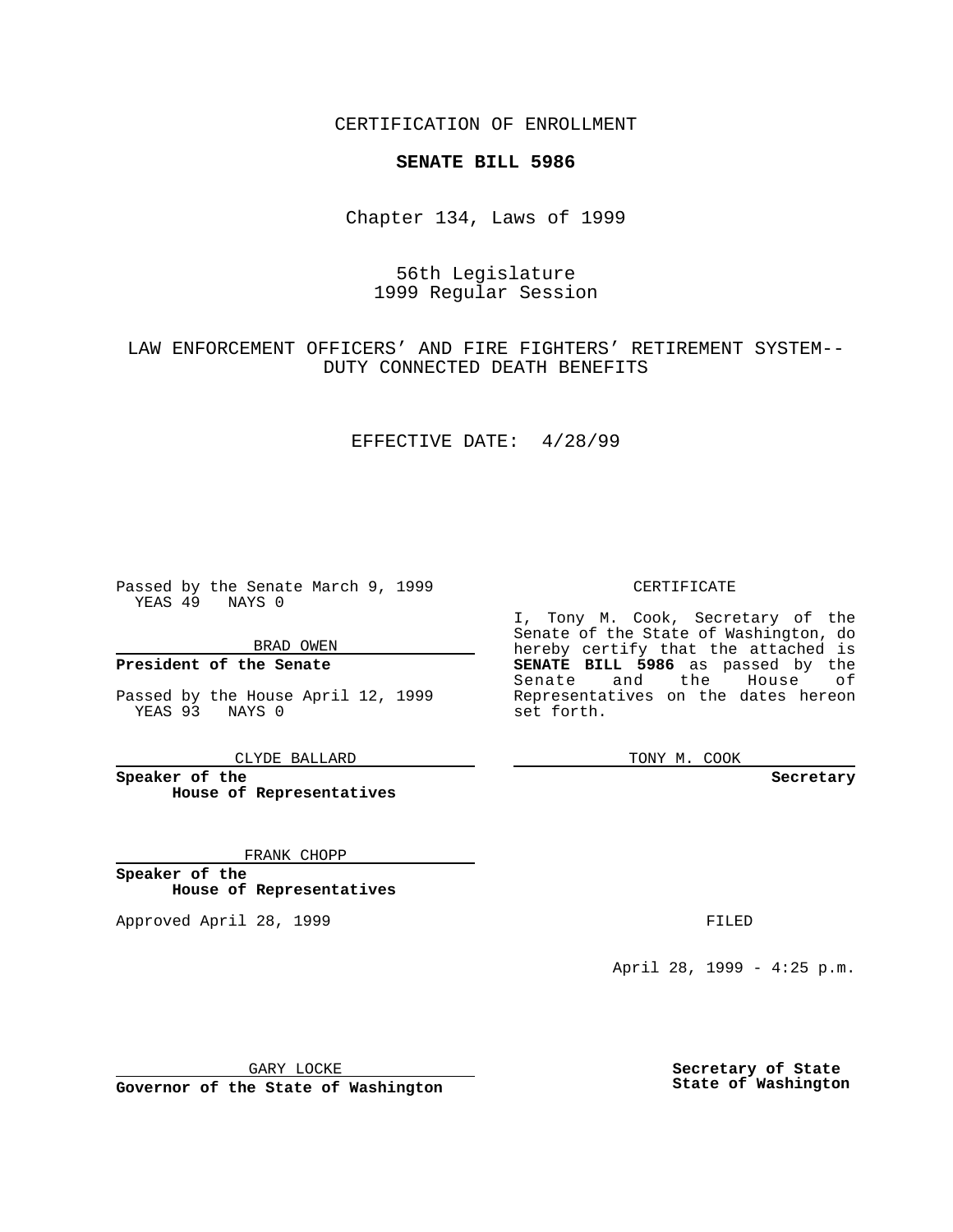### **SENATE BILL 5986** \_\_\_\_\_\_\_\_\_\_\_\_\_\_\_\_\_\_\_\_\_\_\_\_\_\_\_\_\_\_\_\_\_\_\_\_\_\_\_\_\_\_\_\_\_\_\_

\_\_\_\_\_\_\_\_\_\_\_\_\_\_\_\_\_\_\_\_\_\_\_\_\_\_\_\_\_\_\_\_\_\_\_\_\_\_\_\_\_\_\_\_\_\_\_

Passed Legislature - 1999 Regular Session

**State of Washington 56th Legislature 1999 Regular Session By** Senators Goings, Benton, Bauer, Costa and Rasmussen Read first time 02/18/1999. Referred to Committee on Ways & Means.

 AN ACT Relating to duty connected death benefits under the law enforcement officers' and fire fighters' retirement system, plan 1; amending RCW 41.26.160; adding a new section to chapter 41.26 RCW; creating new sections; and declaring an emergency.

BE IT ENACTED BY THE LEGISLATURE OF THE STATE OF WASHINGTON:

 NEW SECTION. **Sec. 1.** The purpose of sections 1 through 4 of this act is to clarify that the intent of the legislature in enacting RCW 41.26.160, insofar as that section provides benefits to members or surviving spouses for deaths incurred in the line of duty, was to provide a statute in the nature of a workers' compensation act that provides compensation to employees or surviving spouses for personal injuries or deaths incurred in the course of employment. Accordingly, this act amends and divides RCW 41.26.160 into two separate sections. Section 2 of this act clarifies and emphasizes the legislature's intent that the death benefits granted by RCW 41.26.160, as amended, are granted only to those members who die or become disabled by any injury or incapacity that is incurred in the line of duty. Section 3 of this act continues to provide death retirement benefits to members or surviving spouses for deaths not incurred in the line of duty.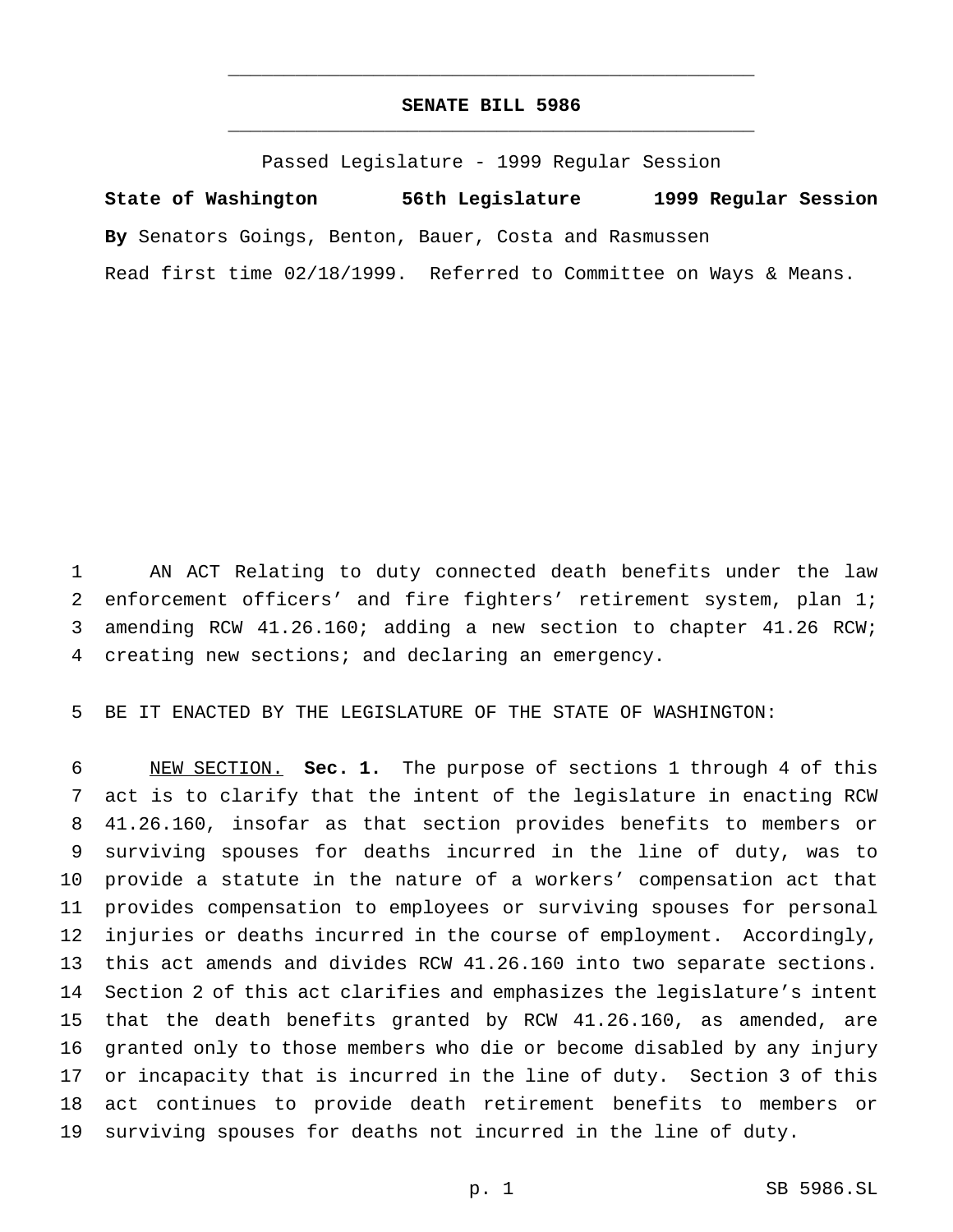**Sec. 2.** RCW 41.26.160 and 1991 sp.s. c 11 s 5 are each amended to read as follows:

 (1) In the event of the duty connected death of any member who is in active service, or who has vested under the provisions of RCW 41.26.090 with twenty or more service credit years of service, or who 6 is on <u>duty connected</u> disability leave or retired( $(\tau$  whether)) for duty 7 connected disability ((or service)), the surviving spouse shall become entitled to receive a monthly allowance equal to fifty percent of the final average salary at the date of death if active, or the amount of retirement allowance the vested member would have received at age fifty, or the amount of the retirement allowance such retired member 12 was receiving at the time of death if retired for ((service or)) duty connected disability. The amount of this allowance will be increased five percent of final average salary for each child as defined in RCW 15 41.26.030(7), ((as now or hereafter amended,)) subject to a maximum combined allowance of sixty percent of final average salary: PROVIDED, That if the child or children is or are in the care of a legal guardian, payment of the increase attributable to each child will be made to the child's legal guardian or, in the absence of a legal guardian and if the member has created a trust for the benefit of the child or children, payment of the increase attributable to each child will be made to the trust.

23 (2) If at the time of the duty connected death of a vested member with twenty or more service credit years of service as provided in 25 subsection (1) of this section or a member retired for ((service or)) 26 duty connected disability, the surviving spouse has not been lawfully married to such member for one year prior to retirement or separation from service if a vested member, the surviving spouse shall not be eligible to receive the benefits under this section: PROVIDED, That if a member dies as a result of a disability incurred in the line of duty, then if he or she was married at the time he or she was disabled, the surviving spouse shall be eligible to receive the benefits under this section.

 (3) If there be no surviving spouse eligible to receive benefits at 35 the time of such member's duty connected death, then the child or children of such member shall receive a monthly allowance equal to thirty percent of final average salary for one child and an additional ten percent for each additional child subject to a maximum combined payment, under this subsection, of sixty percent of final average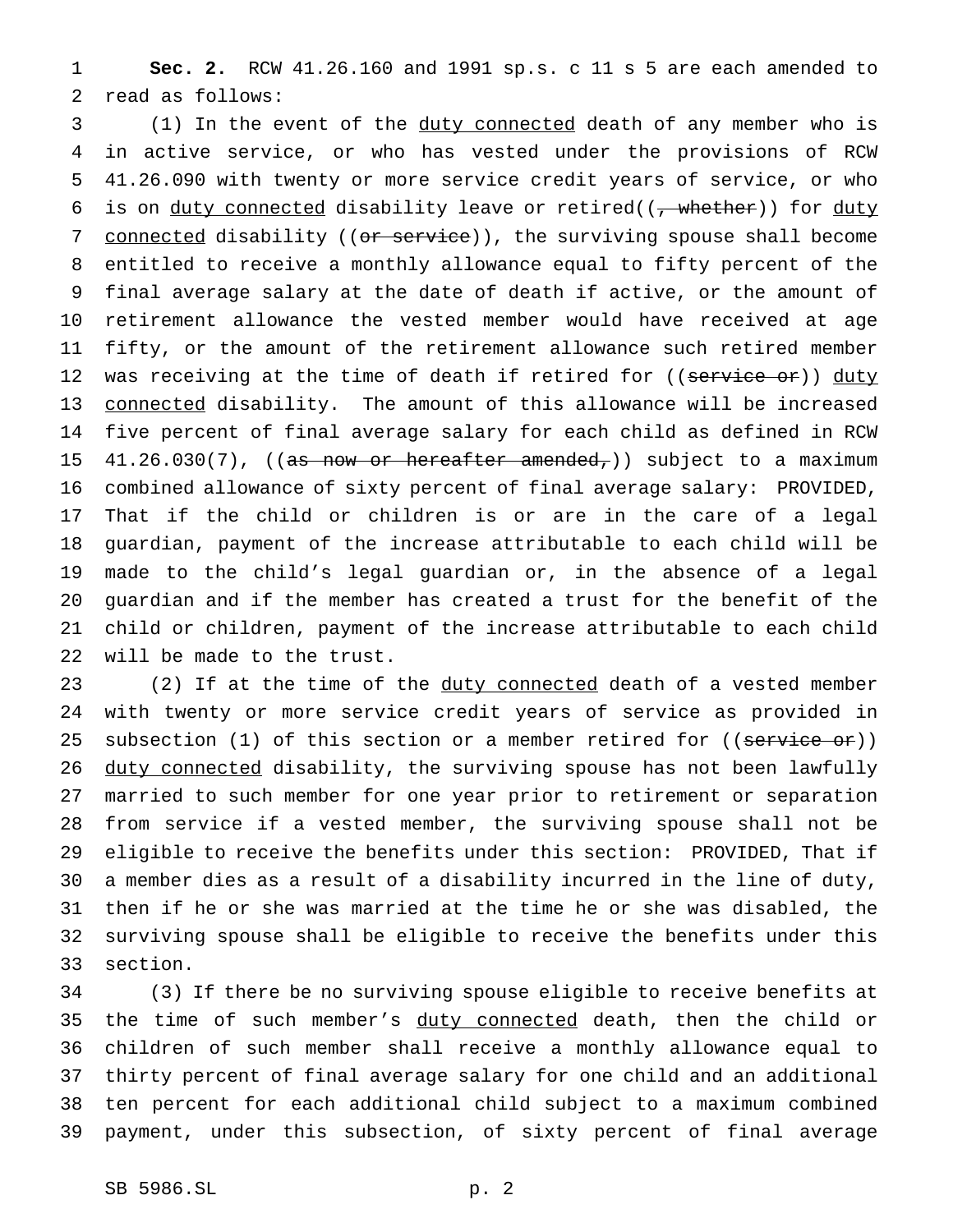salary. When there cease to be any eligible children as defined in RCW 2 41.26.030(7), ((as now or hereafter amended,)) there shall be paid to 3 the legal heirs of ((said)) the member the excess, if any, of 4 accumulated contributions of ((said)) the member at the time of death over all payments made to survivors on his or her behalf under this chapter: PROVIDED, That payments under this subsection to children shall be prorated equally among the children, if more than one. If the member has created a trust for the benefit of the child or children, the payment shall be made to the trust.

 (4) In the event that there is no surviving spouse eligible to receive benefits under this section, and that there be no child or children eligible to receive benefits under this section, then the 13 accumulated contributions shall be paid to the estate of ((said)) the member.

 (5) If a surviving spouse receiving benefits under the provisions of this section thereafter dies and there are children as defined in 17 RCW 41.26.030(7), ((as now or hereafter amended,)) payment to the spouse shall cease and the child or children shall receive the benefits as provided in subsection (3) of this section.

 (6) The payment provided by this section shall become due the day following the date of death and payments shall be retroactive to that date.

 NEW SECTION. **Sec. 3.** A new section is added to chapter 41.26 RCW under the subchapter heading "plan 1" to read as follows:

 (1) In the event of the nonduty connected death of any member who is in active service, or who has vested under the provisions of RCW 41.26.090 with twenty or more service credit years of service, or who is on disability leave or retired, whether for nonduty connected disability or service, the surviving spouse shall become entitled to receive a monthly allowance equal to fifty percent of the final average salary at the date of death if active, or the amount of retirement allowance the vested member would have received at age fifty, or the amount of the retirement allowance such retired member was receiving at the time of death if retired for service or nonduty connected disability. The amount of this allowance will be increased five percent of final average salary for each child as defined in RCW 41.26.030(7), subject to a maximum combined allowance of sixty percent of final average salary: PROVIDED, That if the child or children is or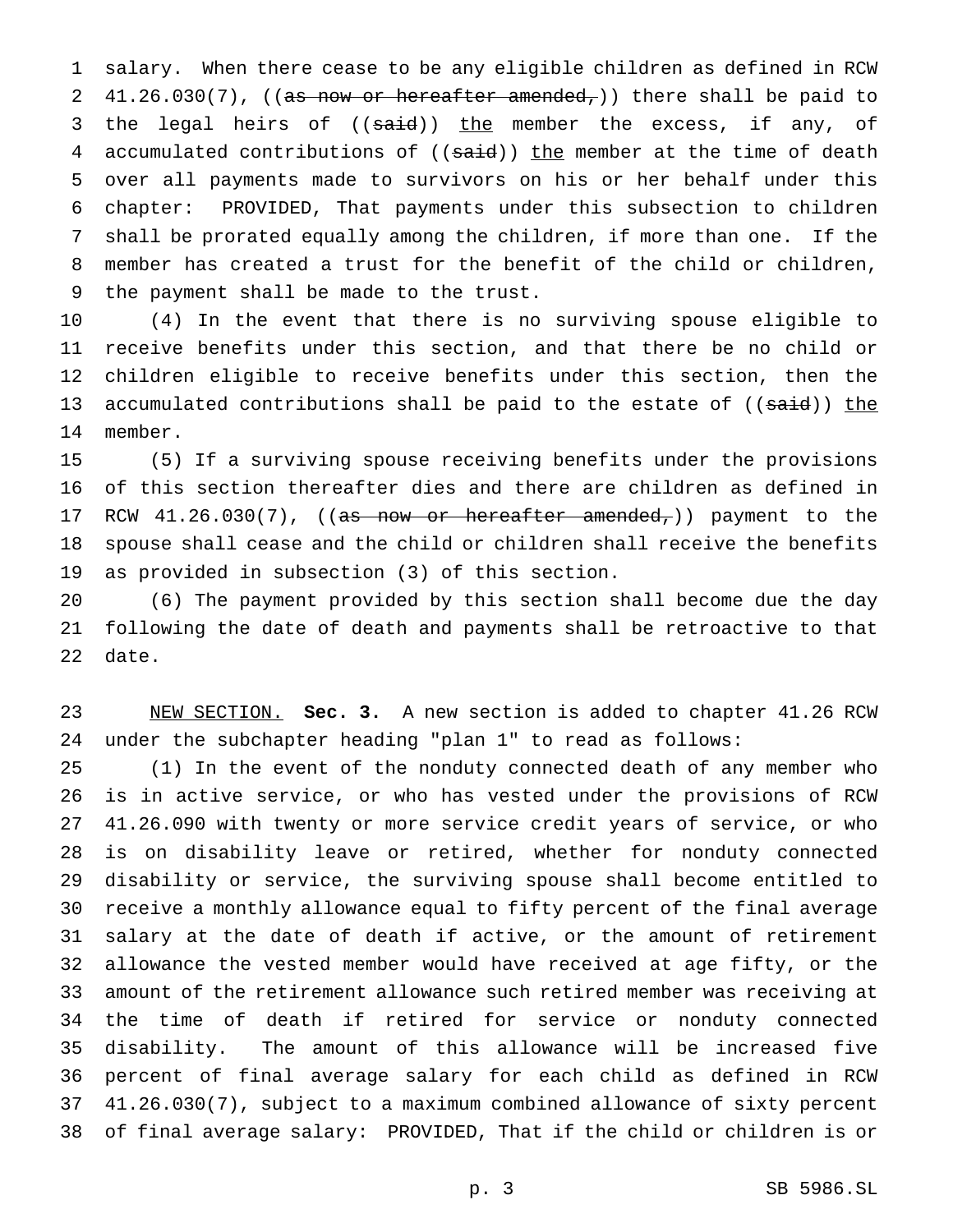are in the care of a legal guardian, payment of the increase attributable to each child will be made to the child's legal guardian or, in the absence of a legal guardian and if the member has created a trust for the benefit of the child or children, payment of the increase attributable to each child will be made to the trust.

 (2) If at the time of the death of a vested member with twenty or more service credit years of service as provided in subsection (1) of this section or a member retired for service or disability, the surviving spouse has not been lawfully married to such member for one year prior to retirement or separation from service if a vested member, the surviving spouse shall not be eligible to receive the benefits under this section.

 (3) If there be no surviving spouse eligible to receive benefits at the time of such member's death, then the child or children of such member shall receive a monthly allowance equal to thirty percent of final average salary for one child and an additional ten percent for each additional child subject to a maximum combined payment, under this subsection, of sixty percent of final average salary. When there cease to be any eligible children as defined in RCW 41.26.030(7), there shall be paid to the legal heirs of the member the excess, if any, of accumulated contributions of the member at the time of death over all payments made to survivors on his or her behalf under this chapter: PROVIDED, That payments under this subsection to children shall be prorated equally among the children, if more than one. If the member has created a trust for the benefit of the child or children, the payment shall be made to the trust.

 (4) In the event that there is no surviving spouse eligible to receive benefits under this section, and that there be no child or children eligible to receive benefits under this section, then the accumulated contributions shall be paid to the estate of said member. (5) If a surviving spouse receiving benefits under the provisions of this section thereafter dies and there are children as defined in RCW 41.26.030(7), payment to the spouse shall cease and the child or children shall receive the benefits as provided in subsection (3) of

this section.

 (6) The payment provided by this section shall become due the day following the date of death and payments shall be retroactive to that date.